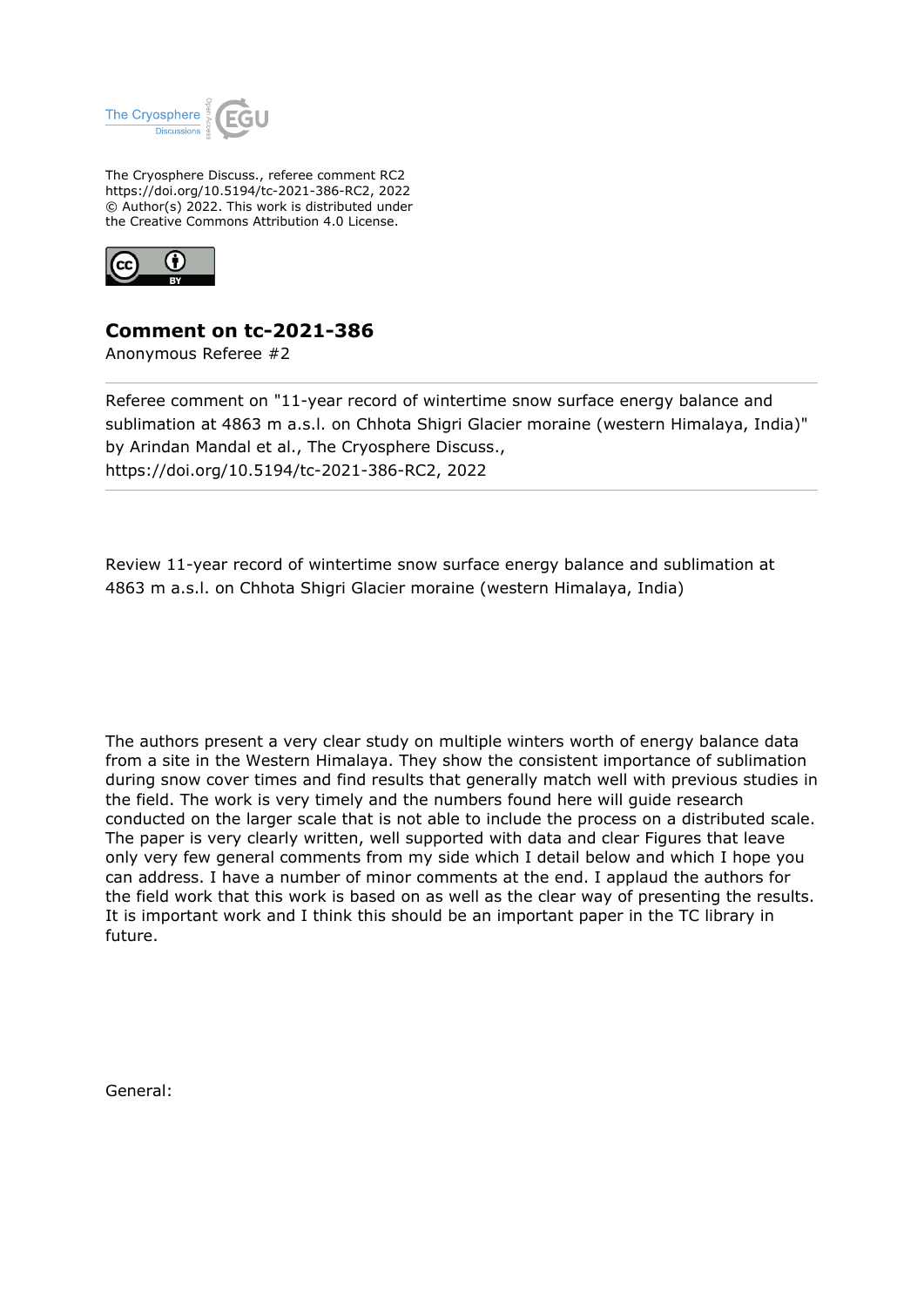In the Discussion I would expect more discussion of the role of cloud cover, which as you note is important but to me has a surprisingly low correlation and obviously wind plays a very different role in these regimes (your Figure 12). Could you compare the relative cloud cover to the other sites, or at least the ones from (Guo et al., 2021; Stigter et al., 2018). Not to cite here as still in review but (Conway et al., 2022) also provides some new great insights in this direction. I would hope to learn here how different I can expect my sublimation rates to be when I work in a different regime of overcast conditions.

Table 2: In text you say max T\_a is 0.1, in Table 0.0

Table 4: R2 for u is 0? I am also surprised that CF seems to be more correlated to sublimation in the transition phase than in overcast or clear sky condition. Can that be explained? I would have expected a higher correlation under overcast condition.

L505ff/Figure 15: This is interesting – could you expand here what that means for a potential future change especially of T air? Also in the text you mention the big sensitivity to T s, but that under melting condition won't change much. It seems to be equally (or just slightly less) sensitive to T air though, which likely will change. That seems important to me for future consideration.

Minor comments:

L20: replace 'consequently' with 'resulting in'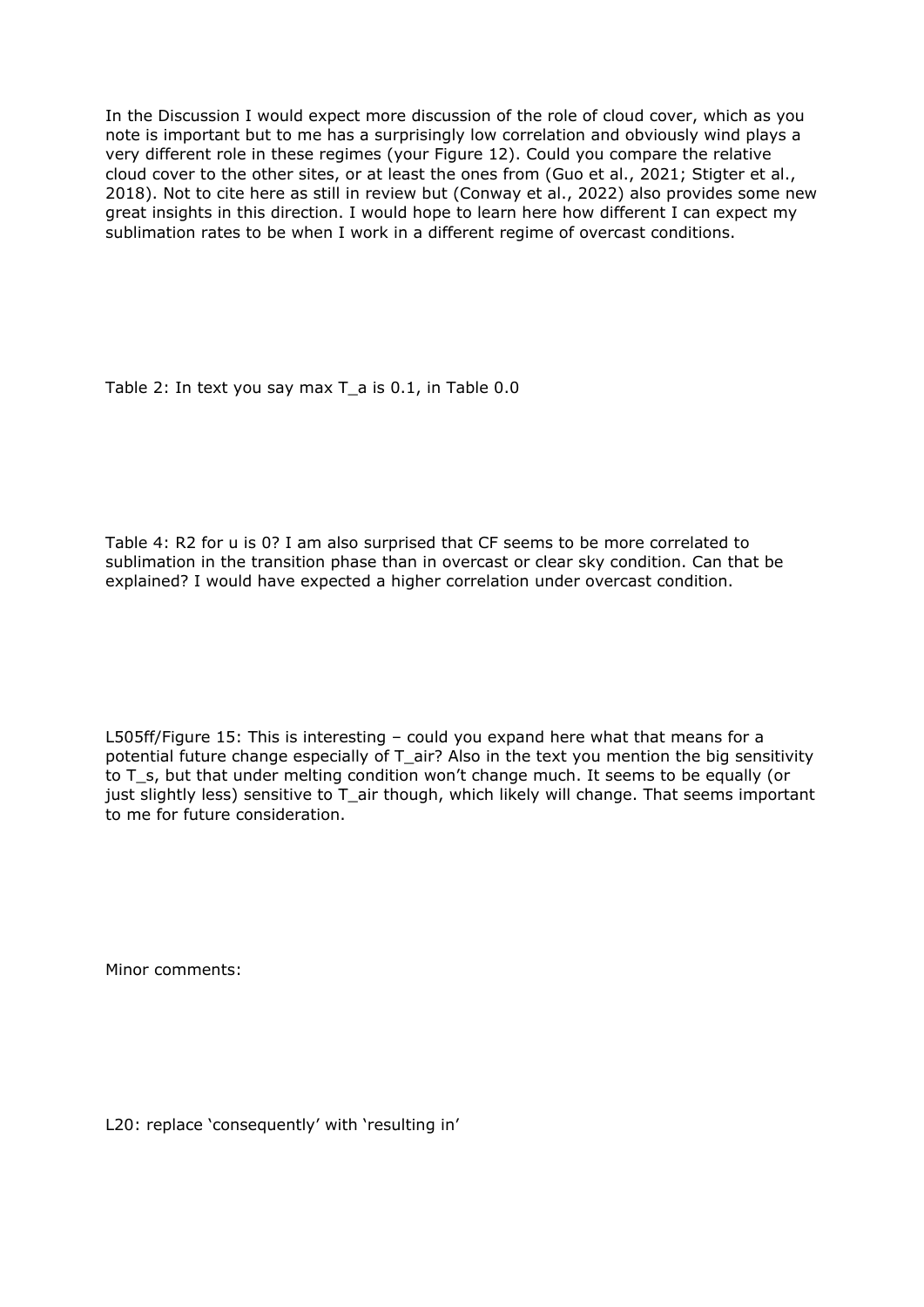L21: 'largest fraction' or 'proportion'

L24: 'to the region'

L26: sublimation is a variable, not a parameter; remove the two 'the' articles

L40: 'more abundant'

L53: 'The contribution …is …'

L:57: 'poorly understood'

L71: Technically it has been applied (Sakai et al., 2004) although they did not term it sublimation and on this debris cover (as in (Steiner et al., 2018)) it is more an evaporative process. But this is a grey area, and at least our attempt to measure sublimation over snow with a pan lysimeter have simply been unsuccessful because they freeze and can't measure properly. You also later mention the PhD thesis by Yang (2010).

L101: 'radiation', no need for a plural here

Table1: The superscript a at the bottom is missing. Also again I would use 'radiation' in singular

L134: 'single-Alter-shielded'

L164: you use 'net radiation' here but earlier used net all-wave radiation'. I would go throughout for the shorter version.

L166: The two sentences should be conjoined with comma or you need to restructure syntax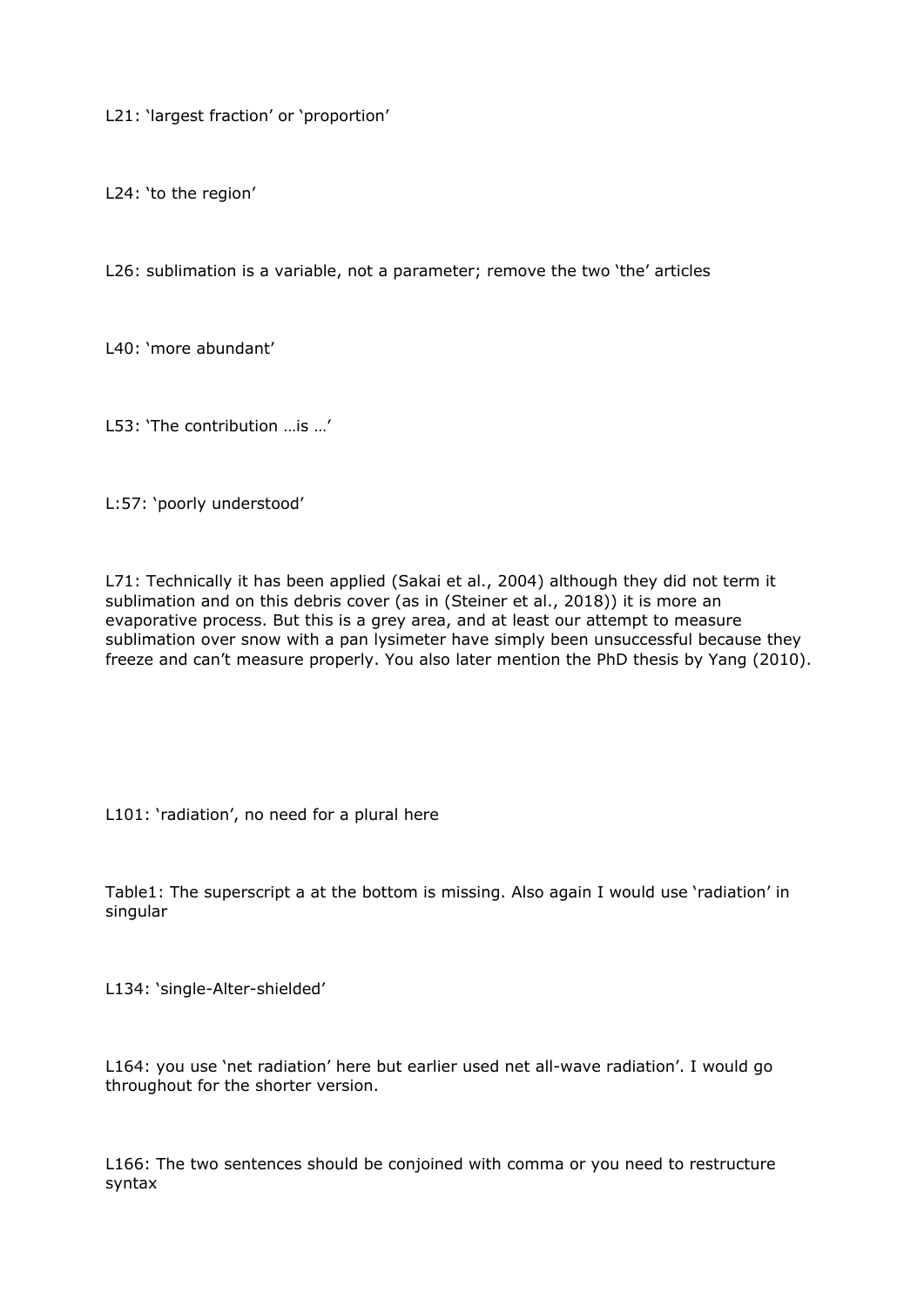L189f and in general: no need to include [in …] with the units

L229: remove 'equation by' or 'the equation by'

L292: I would leave 'snow cover' in singular

L299: does not

L310: maybe rather 'down to'

L322: 'such a high contribution'

L336: remove 'thin'

Figure 11: Nice figure and just a pedantic comment – can you make Tair-Ts instead of Tair Ts in the axis label? Also you introduce D here but only introduce it much later in the text (L447). Make sure to somehow introduce it earlier, otherwise as a reader I need to go looking forward in the text, which is awkward. The question is though why you show it at all here as it is just the reverse from q-qs – you could consider to just remove the column/row in both subfigures.

L433: 'restrict'

L453: It is quite clear that D is directly positively related to LE as it is the main part of the equation/definition, so it can't really be any other way. I would remove this sentence.

L523: remove one 'in this study'

L525/L540: maybe 'similar' or 'comparable' instead of 'identical'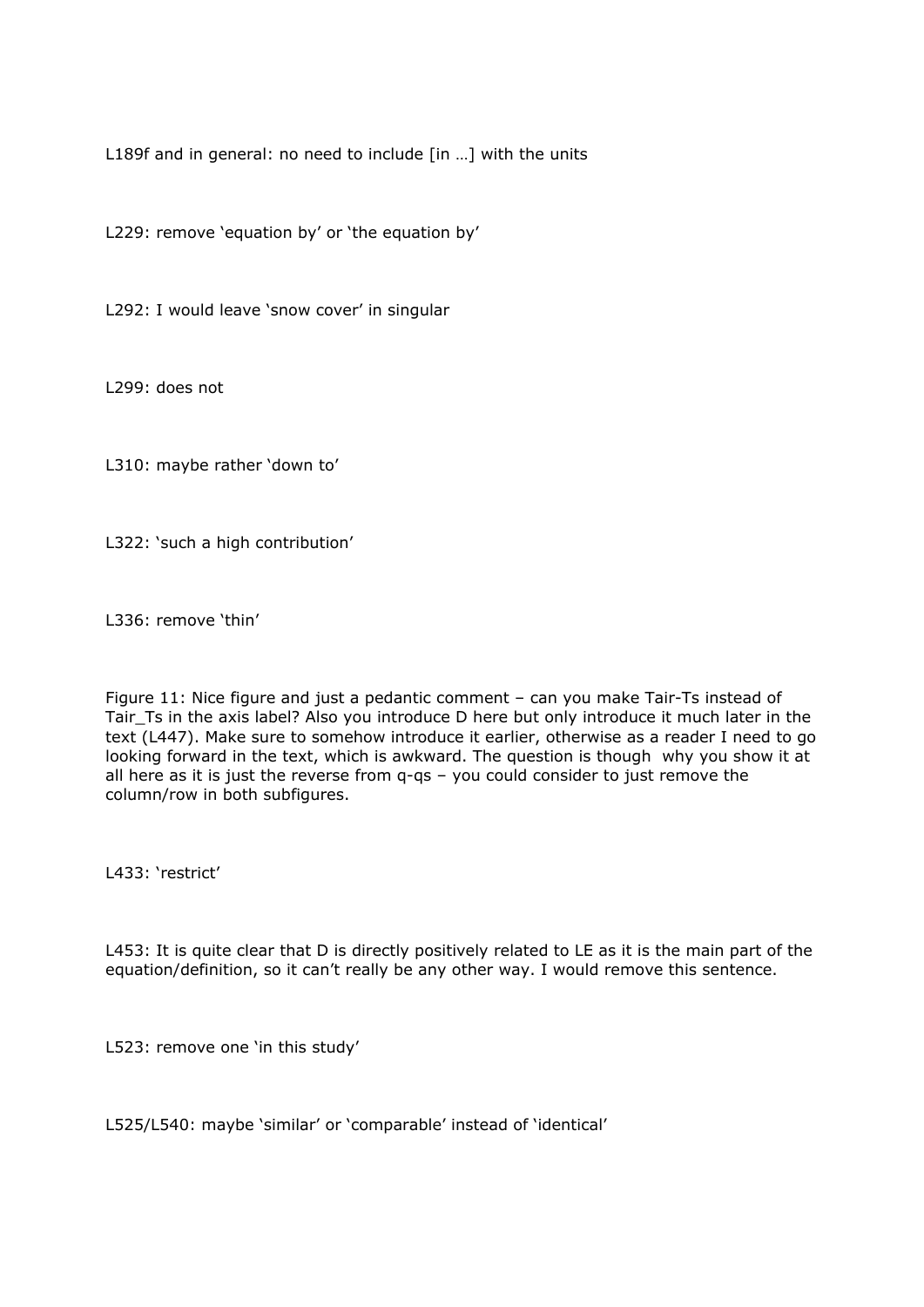L577: 'with the major part'

L581: 'This supports …'

L600: 'impediment'

L603: maybe 'reducing by 70%' and 'raising by 25%'

L604: Bit confusing – restraining to what? Also '50% cloud fraction' to be clear.

L607: remove 'were'

L608: 'suggesting it is crucial for …'

L612f: remove 'significantly' - that is a hard term and you don't really show that here. I would also remove the part behind the semi-colon. That is always a given and a bit redundant. And you say the same in the following sentences already.

L620: Please provide this for the final version. It is a pity if such a statement remains without a link in a final publication.

References:

Conway, J.P., Abermann, J., Andreassen, L.M., Azam, M.F., Cullen, N.J., Fitzpatrick, N., Giesen, R., Langley, K., MacDonell, S., Mölg, T., Radic, V., Reijmer, C.H., Sicart, J.-E., 2022. Cloud forcing of surface energy balance from <em>in-situ</em> measurements in diverse mountain glacier environments. The Cryosphere Discussions 1–35. https://doi.org/10.5194/tc-2022-24